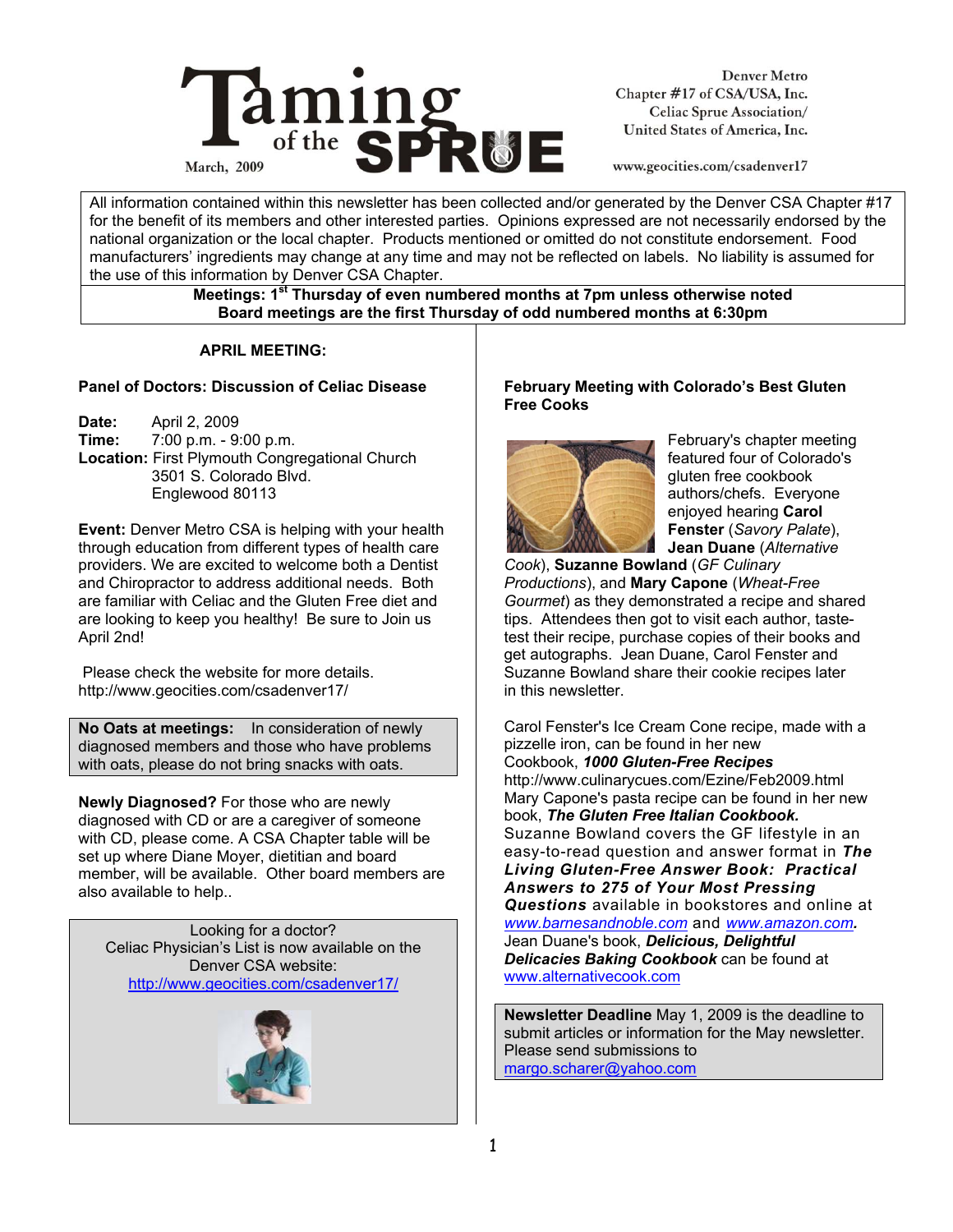# **Speaking Gluten Freely**



New GF products from Debbie Knapp at Vitamin Cottage:

**Amy's Kitchen** has a Roasted Veggie Tamale, which is also dairy free.

**Annie Chun's Rice Express** now has a new variety – Black Pearl rice.

**Cascade Fresh 4** organic probiotic bars contain nuts, fruits, agave & live cultures like in yogurt.

**College Farm** organic candies come in 6 flavors and lollipops (Naturepops) in 5 flavors and are GF, soy free, nut free and egg free.

**Mr. Krispers** Crunchmaster multiseed GF crackers contain quinoa, sesame, amaranth and flax.

**Gullians** frozen GF pie crusts come in a 2 pack; their pumpkin (\$9.85) and apple (\$11.65) pies may be special ordered.

**GF Café** are new frozen entrees from Hain: Asian Noodles, Fettucine Alfredo, Lemon Basil Chicken and Pasta Primavera.

**Glutino** has 2 new brown rice breads – Homestyle and Probiotic and 2 frozen pizzas – 3 Cheese or Spinach.

**Jungle Grub** kids bars are GF, organic and very sweet and come in 3 flavors.

**Organicville** has added an organic French dressing and 2 teriyaki sauces.

**Orgran** is now offering licorice, mini animal cookies, GF flour mix and a14 oz. spaghetti in sauce.

**Robbie's** line of sauces are all GF, including BBQ, fruit-sweetened ketchup, sweet 'n sour and worchestershire.

**Soy Delicous** has 3 new flavors of coconut milk ice cream – Chocolate Peanut Butter, Mango and Mocha.

**Udi's** frozen breads, cinnamon rolls and muffins will be available to us, but ONLY at stores that get Udi's deliveries.

From Karen Cranford: **General Mills** is now offering Progresso Broth (Chicken and Beef) and the packaging says "gluten-free."

**Announcement from Deby's GF:** As of Feb. 1, 2009, **Deby's** closed the café and is expanding the retail and manufacturing side of our business. Deby's grocery store remains open, you still can place orders for your groceries and request special orders. Cakes will also be available for ordering and Deby's will continue to ship products nationwide. We have a large selection of frozen dinner entrees, breads, and desserts. Store hours will change slightly. Monday through Friday: 9 am – 7 pm, Saturday: 9 am – 5 pm and Sunday: closed. We want to thank all of you for your patronage.

**1-2-3 Gluten Free, Inc.** is pleased to announce the release of its new products, Deliriously Delicious Devil's Food Cake Mix and Micah's Mouthwatering Cornbread Mix. Like many of 1-2-3 Gluten Free's other products, these premium GF baking mixes are free of gluten, wheat, dairy, soy, egg, peanuts and tree nuts. The consumer adds the sweetener of their choice, which makes these products an ideal choice for celiacs, diabetics and other consumers with dietary concerns and also for the general consumer wanting a tasty treat.

1‐2‐3 Gluten Free is a woman‐owned company based in Pittsburgh, PA. 1‐2‐3 Gluten Free products are manufactured in a US‐based dedicated gluten‐ free certified, kosher certified (CRC pareve), allergen‐free (including nut and peanut free) facility.



#### **Simply Boulder Culinary Sauces**

recently joined the CSA Gluten Free recognition seal program. All five sauces are gluten free and qualified for the seal. In addition to joining the recognition seal program, Simply Boulder has introduced a new product. The new sauce is "Pineapple Ginger" and should be on store

shelves by the end of March. Simply Boulder Culinary Sauces can be found at most King Sooper's and about 10 Vitamin Cottages.

www.simplyboulder.com.

# **VOLUNTEER**

**Product list help needed:** If anyone would like to help with the next product list, please contact Bonnie at rjath@earthlink.net.

**Huddle Leaders Needed:** CSA Denver is looking for volunteers to act as huddle leaders. Aurora and Arvada/Wheat Ridge have open positions for the Huddle Leaders. If you are interested, contact Mike Brook at mikebrook@aol.com or at 303-858-0822.

**Newsletter Volunteer Needed:** CSA Denver is looking for a volunteer to help with the newsletter. If you are interested please contact Margo Scharer at margo.scharer@yahoo.com.

*Denver CSA is an all volunteer group and we couldn't include these great events, information packets and newsletters etc. without volunteers. Many volunteer needs are short term, can be done from home and CSA Denver will provide support and guidance. Plus, you'll get to meet great new people.*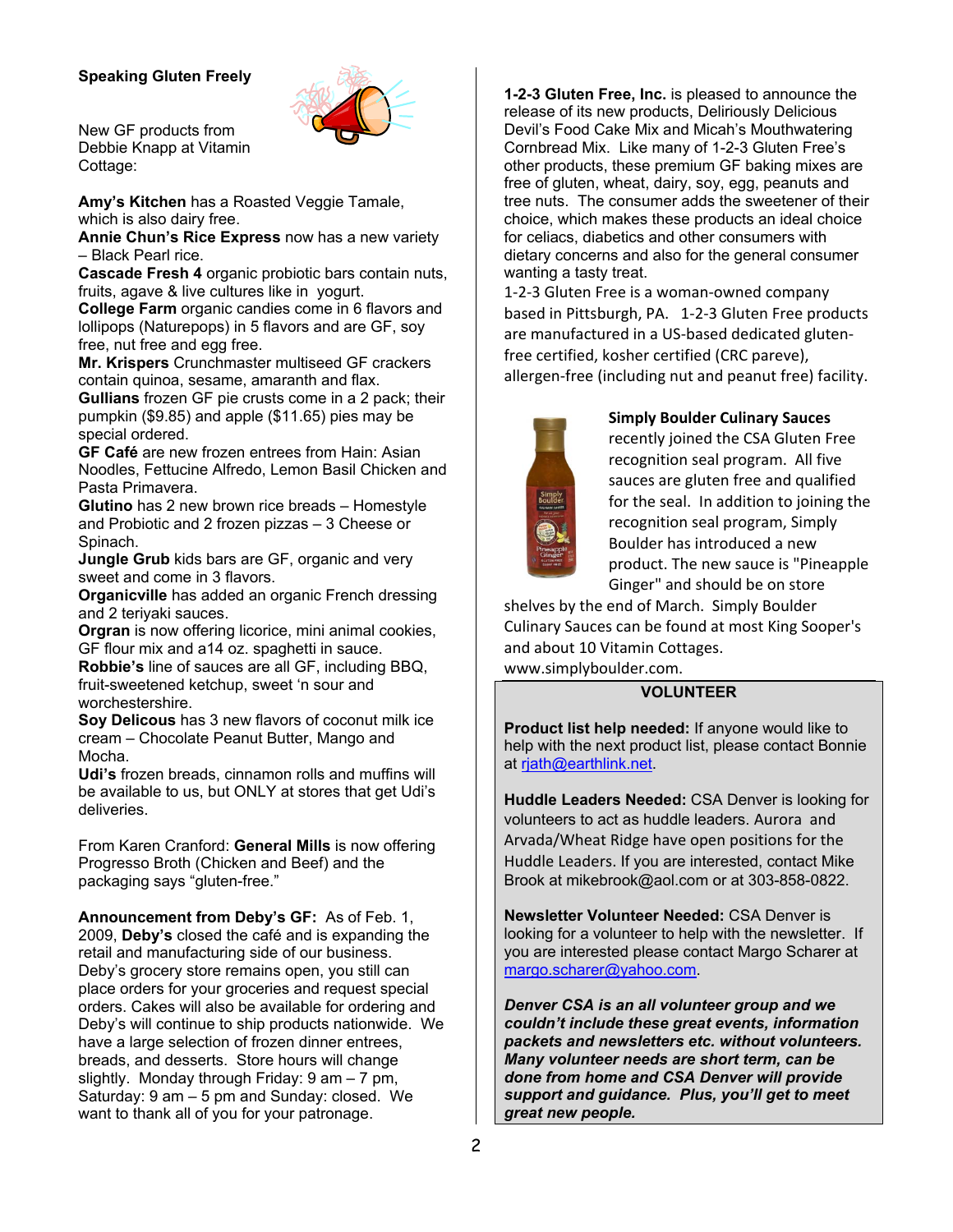# **GF EASTER CANDY**

The following Easter candies are GF: (candy not included can still be GF – check labels)



- Nestle Butterfinger nest eggs, Starburst jelly beans (says GF on package)
- Lifesavers jelly beans,
- Sweet Time jelly beans (say GF on package),
- Just Born jelly beans\*,
- Teanee Beanee jelly beans\*,
- Dove chocolate eggs: almond, milk and special dark,
- Hershey chocolate eggs milk and special dark
- Cadbury mini eggs, Skittles filled eggs (say GF on package),
- Reese's pieces Peanut Butter pastel eggs, Peanut Butter eggs and Miniatures,
- M & M's: almond, dark, milk chocolate, peanut and peanut butter,
- Just Born marshmallow peeps\*

\*Just Born GF products are made in Bethlehem and Philadelphia, PA and come in Just Born labeled packaging. See justborn.com for further info.

# **Who are the members of Denver Metro CSA?**

As of February 2009, we have over 700 active members. Most members are from Colorado, but we have current members from Oregon, Nebraska, California, Virginia, Iowa, Arizona, Massachusetts, New Mexico, North Dakota, Illinois, Texas, Pennsylvania, Minnesota, and Wisconsin. Our members tell us that the newsletter alone is worth the \$15 annual dues. Our meetings are attended by between 75 and 125 people. Last year's Gluten Free Food Fair had 50 vendors and was attended by over 500 people. This year's Fair will be held on June 13th and promises to be bigger than ever. All of this, the meetings, newsletter, Food Fair, Picnic, Cookie Exchange, are the result of an all-volunteer board which is dedicated to helping people who live a gluten free lifestyle. Your dues help support those meetings. To keep costs down, we do not send renewal notices but we ask that you please renew your memberships prior to your expiration date. You can find that date above your name on the mailing label of your newsletter. If you want to save time and money, renew for 2 years for \$30, or 3 years for \$45.

#### **Celiac Friendly Restaurants**

From Karen Cranford: **Bernie's Hot Dog Company** at 1601 Mayberry Dr., Highlands Ranch, has gluten free hot



dogs. You can get all of their info, including a copy of the full menu, at www.bernieshotdogs.com. The footlong is the only dog/sausage that is NOT GF. They have added the brown rice tortilla as the wrap for the dog. There is a wonderful selection of fresh toppings to choose from as well. Owner Joe Zemla says he has several friends that are gf and has become aware of the number of people that live wheat free and he wants them to enjoy their dogs with a quality wrap. 303-999-5705.

From Holly Schaefer: **Nicolo's Pizza** at 9463 S University, Highlands Ranch, now offers a 7" glutenfree pizza!

From Karen Cranford: **Kerasotes Theaters** says currently their popcorn, oil, butter and seasonings used on the popcorn are all gluten free. While there are exceptions, typically they make long-standing contracts with their suppliers, and they are not anticipating any changes in the near future. You are more than welcome to check back through the website as often as you like at www.kerasotes.com.

From Karen Cranford: You know about **BeauJo's** Wheat Free Wednesdays and the great price for gf pizza and the salad bar, but did you also know that you can get their gluten free pizzas as a Take-N-Bake?

From David Heltzel: **Bennett's Bar-B-Que,** at 7490 W. 52nd Avenue Arvada, CO. or 3700 Peoria Street Denver, CO. now has a GF menu. David has visited several times and had great success. He visits the Arvada location.

http://www.bennettsbbq.com/menuGluten.shtml

Tattered Cover, all 3 locations: Highlands Ranch, Colfax and LoDo - now offers **GF CRENU** vegan energy cake.

**Potager Restaurant** at 1109 Ogden St., Denver, CO is a very nice (i.e., high end) restaurant that is very accommodating for people on a GF diet. The wait staff is very knowledgeable and happy to make accommodations. Most food is organically grown and locally produced.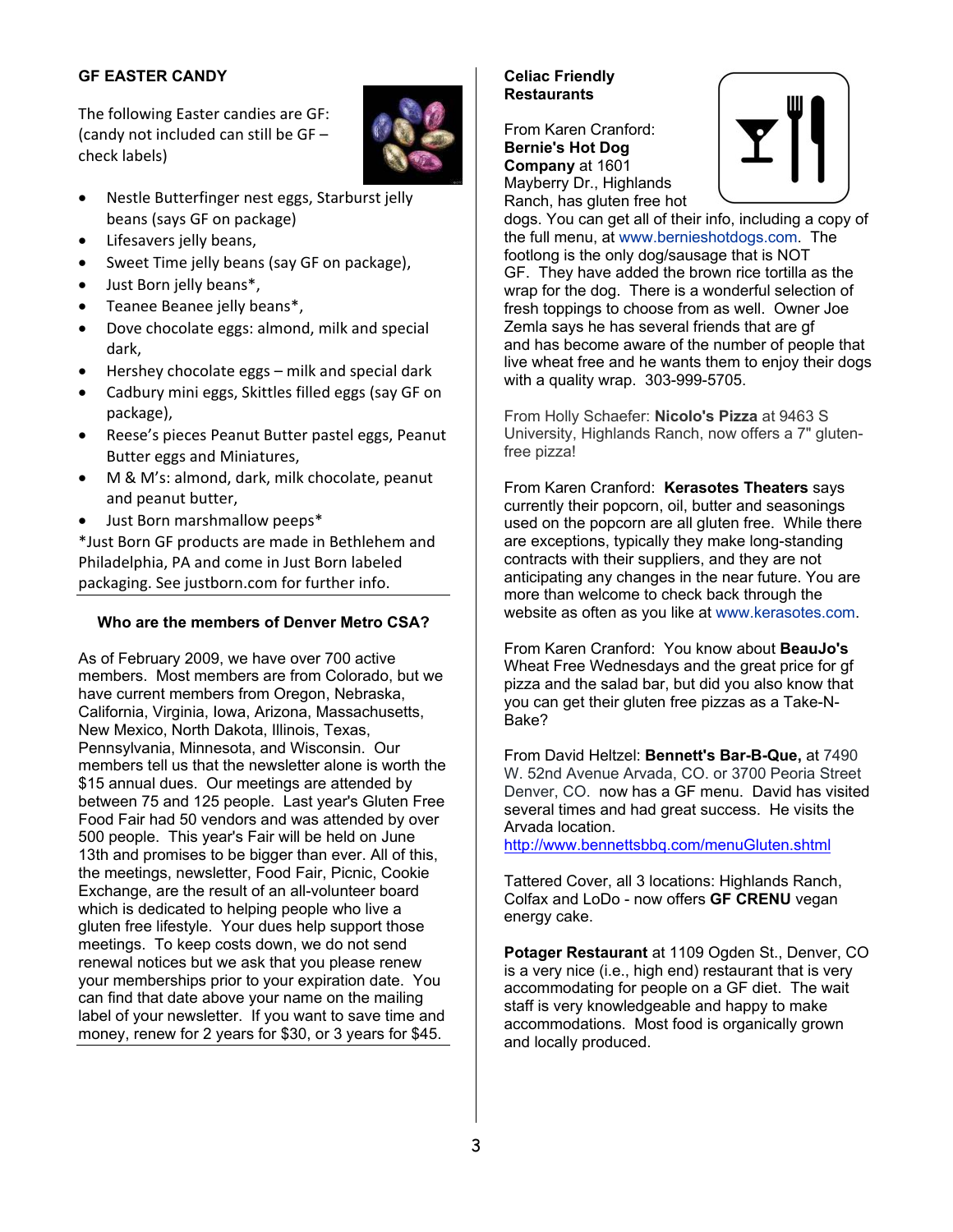#### **In the News: EU has new rules for GF**

#### Under the new **European Union Food Standards Agency (FSA)**  regulations, only foods that contain less than 20 parts of gluten in a



million (ppm) will be allowed to use the term 'glutenfree' on their packaging. Recent evidence has shown that this extremely low level offers better protection for people with intolerance to gluten. Previously, a food labeled 'gluten free' could have contained up to ten times more (200ppm) than this. In addition, some foods made using cereals that have been specially processed to remove most of the gluten, but which contain less than 100 parts of gluten in a million, will be able to make the claim 'very low gluten' on the packaging. These include substitutes of certain staple foods such as bread. The introduction of just two types of labeling will reduce consumer confusion in this area and help celiacs make safe and informed choices about the types of food they eat. Sue Hattersley, head of food allergy policy at the Food Standards Agency, said, "The new lower limit of 20 parts in a million means greater peace of mind for people with a gluten intolerance, as they can be sure that foods sold as 'gluten free' do not contain levels that could be harmful to them." Manufacturers can use the new labeling system immediately, but in order to allow time to adapt to the new rules by reformulating products or changing existing packaging, **products do not have to comply with the new rules until 1 January 2012.** 

#### Source*: Food Standards Agency: New Rules for 'Gluten-Free' Foods. 1/2009*

**Note:** To date, **the U.S Congress** still is debating using 20 ppm or something less for foods **produced in the U.S**. Companies who use the CSA GF symbol test to 3ppm.



#### **Medical News:**

*Over 300 Symptoms Linked to Gluten and Celiac Disease. How Is This Possible?*

In 2007, Gluten Free Works published Recognizing Celiac Disease, the first work to present over 300 signs, symptoms, associated disorders and complications gathered from documented medical research from around the world. The book showed that researchers worldwide were finding hundreds of health problems associated with celiac disease and gluten. This list is now being used by celiac disease centers, national celiac organizations and health organizations to help identify at risk patients and

determine whether patient symptoms are consistent with celiac disease.

**But how can one disorder cause so many problems?** Here's a look at one way...nutritional deficiencies.

When our body does not get the nutrients it calls for in hunger, something won't work right (malfunctions). Symptoms of malfunction result from nutritional deficiencies (malnutrition) caused by failure of our small intestine to absorb needed nutrients into our bloodstream (malabsorption). After eliminating gluten in the diet (gluten-free diet), deficiencies in celiac disease may be due to: slow or incomplete healing of the small intestine, so malabsorption continues; not eating foods rich in needed nutrients, so nutrients are not available to absorb; eating too much fiber with meals, which can bind nutrients, so nutrients cannot get absorbed. As a caution, there are other causes of nutrient deficiencies such as small bowel bacterial overgrowth or microbial infections that may be present.

How important is it to correct a nutrient deficiency? Very. Take zinc deficiency for example.. Zinc deficiency is marked by low energy, fatigue, slow wound healing, frequent infections, nervousness, depression, anorexia, impaired taste and smell, skin rashes and disorders including eczema, acne, psoriasis, photophobia, male infertility and white spots on fingernails. In children and youths, anemia, hypogonadism and short stature develop. Zinc deficiency in pregnancy includes increased maternal morbidity, abnormal taste sensations, abnormally short or prolonged gestations, inefficient labor, atonic bleeding, and increased risks to fetus such as malformations, growth retardation, prematurity, and perinatal death. Severe deficiency results in immunologic disorders including thymic atrophy, deficient thymic hormone, lymphopenia and worsening of diarrhea.(1)

So we see that literally dozens of health problems can result from just one deficient nutrient. The severity of symptoms depends on the level of deficiency. Should multiple deficiencies exist, problems build up. The longer the body is lacking nutrients, the greater is the likelihood of complications.

Since all the problems stemming from nutritional deficiencies are easily avoidable if celiac disease is discovered early, it is important to suspect celiac disease first whenever an ailment shows a nutritional deficiency.

*From John Libonati at Glutenfreeworks.com*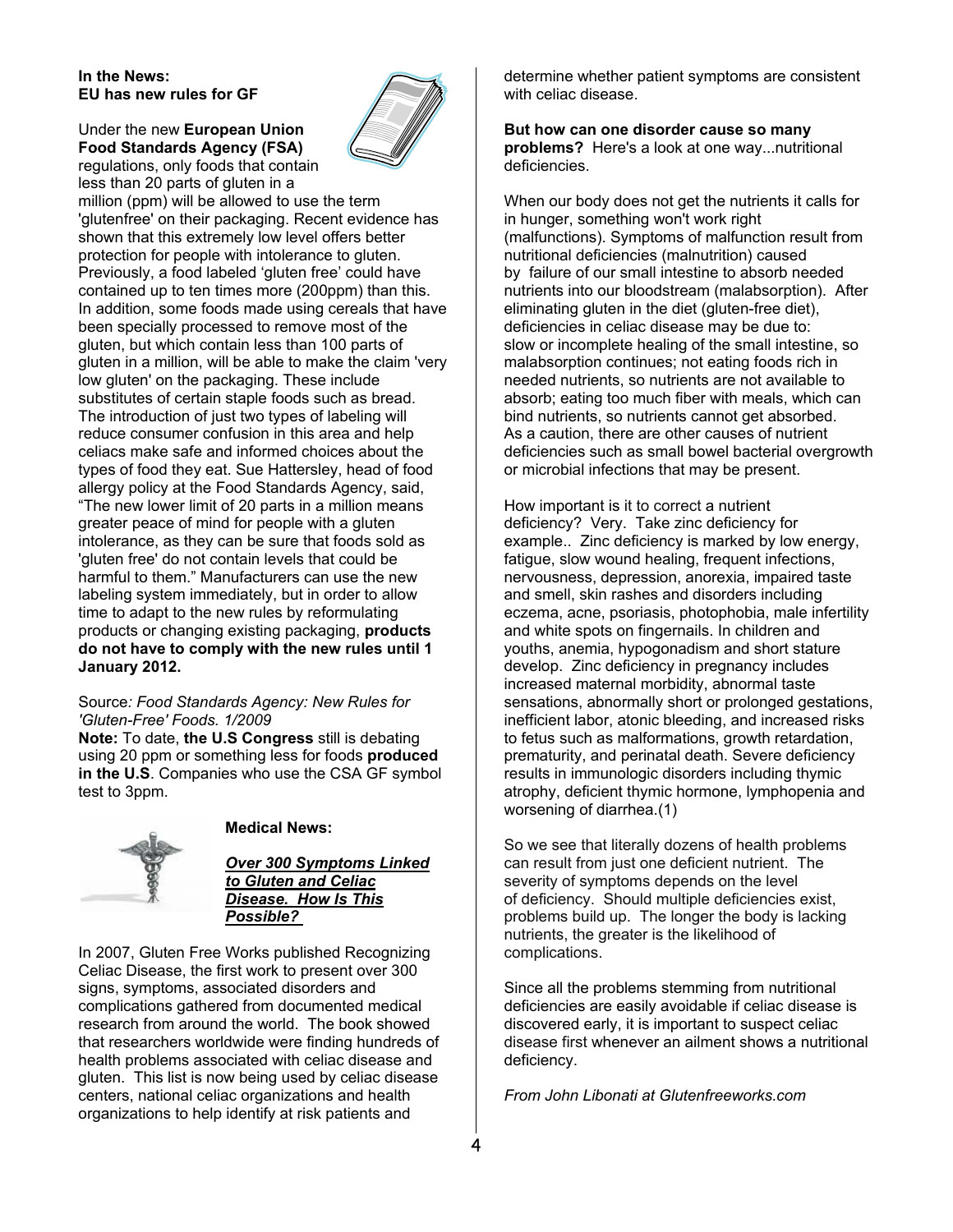# *Buckwheat - The Gluten-Free Superfood*

*by Cleo Libonati and John Libonati*



Don't let the name fool you. Buckwheat is anything but wheat. It is much more nutritious than wheat and in spite of the name, is completely gluten-free.

Buckwheat has been grown in America since colonial days. Buckwheat was once very common on farms in the northeastern and northcentral United States. Production of buckwheat reached a peak in 1860s at which time the grain was a common livestock-feed and was in demand for making flour. Buckwheat enjoyed a resurgence of popularity in the mid 1970's that was brought on by the demand for commercially prepared breakfast cereal and by exports to Japan for making buckwheat noodles. This boom was due to the nutritional excellence of buckwheat.(1) Buckwheat Dietary Uses

Buckwheat flour has a strong, distinctive flavor and is often mixed with other flours to lend its distinctive taste to many baked goods. Buckwheat comes in a few different forms for dietary consumption: Buckwheat groats are the hulled grains of buckwheat; they are three-sided in shape and resemble grains of wheat, oats, or rye. Kasha is a traditional porridge made from buckwheat groats.

Buckwheat groats are used whole in hot cereals and soups. The triangular seeds from buckwheat can be used to make flour after being removed from the husk.

Buckwheat Flour is commonly used to make buckwheat pancakes, hot cereals, and soups.(1)

# **Health Benefits of Buckwheat**

The protein found in buckwheat contains the eight essential amino acids.

Buckwheat is rich in B vitamins as well as phosphorus, magnesium, iron, zinc, copper and manganese.

Buckwheat is a good oil source of Alpha-Linolenic Acid, which is one of the two essential fatty acids we must have to be healthy.

Buckwheat is high in fiber. A single cup of cooked buckwheat groats contains over 4 grams of dietary fiber.

Buckwheat contains a rich supply of flavonoids. Buckwheat lowers glucose levels and is beneficial for managing diabetes.

Buckwheat has been found to lower blood pressure and reduce cholesterol.

Buckwheat is a fruit seed and is a gluten-free alternative to grains.(1)

# **Ways Buckwheat Trumps Regular Wheat**

A 1994 study on the characteristics of

buckwheat flour compared to wheat flour concluded: Buckwheat does not contain gluten. Buckwheat flour contains the essential amino acids methionine and



cystine followed by threonine. Essential means they must be in the food we eat. Buckwheat flour contains a higher content of lysine amino acids than wheat flour. Buckwheat flour is superior to wheat flour regarding iron, copper, and magnesium minerals. Buckwheat has negligible tannin content.(2)

#### **More Ways Buckwheat Trumps Regular Wheat!**

Buckwheat has more protein, almost 4 times the fiber, more calcium, about twice the iron, 10 times the magnesium, 3 times the phosphorous, 4 times the potassium, half the sodium, 3 times the zinc, more copper, more manganese, more riboflavin, more niacin, more pantothenic acid, more vitamin B6, more mono and polyunsaturated fatty acids....(3)

As you can see, buckwheat is good for you. It also makes a great oatmeal type cereal and yummy pancakes. So, if you are looking for a good food to add to your gluten-free diet, consider gluten-free buckwheat.

Remember, always buy "gluten-free" to avoid flour that has been contaminated in transport, processing or packaging. When in doubt, call the manufacturer.

Find out more about buckwheat and other popular non-gluten flours in "Recognizing Celiac Disease." Knowledge is the power to best manage your glutenfree lifestyle.

For recipes using buckwheat, visit http://www.glutenfreeworks.com/recipes.php.

#### (1) http://www.buckwheathealth.com/

(2) "Chemical,nutritional and technological characteristics of buckwheat and non-prolamine buckwheat flours in comparison of wheat flour" by ML de Francischi , JM Salgado and RF Leitao. (3) "Recognizing Celiac Disease," page 6, chart 1.2.

Amaranth, quinoa, and millet are healthful GF whole grains worth adding to your diet.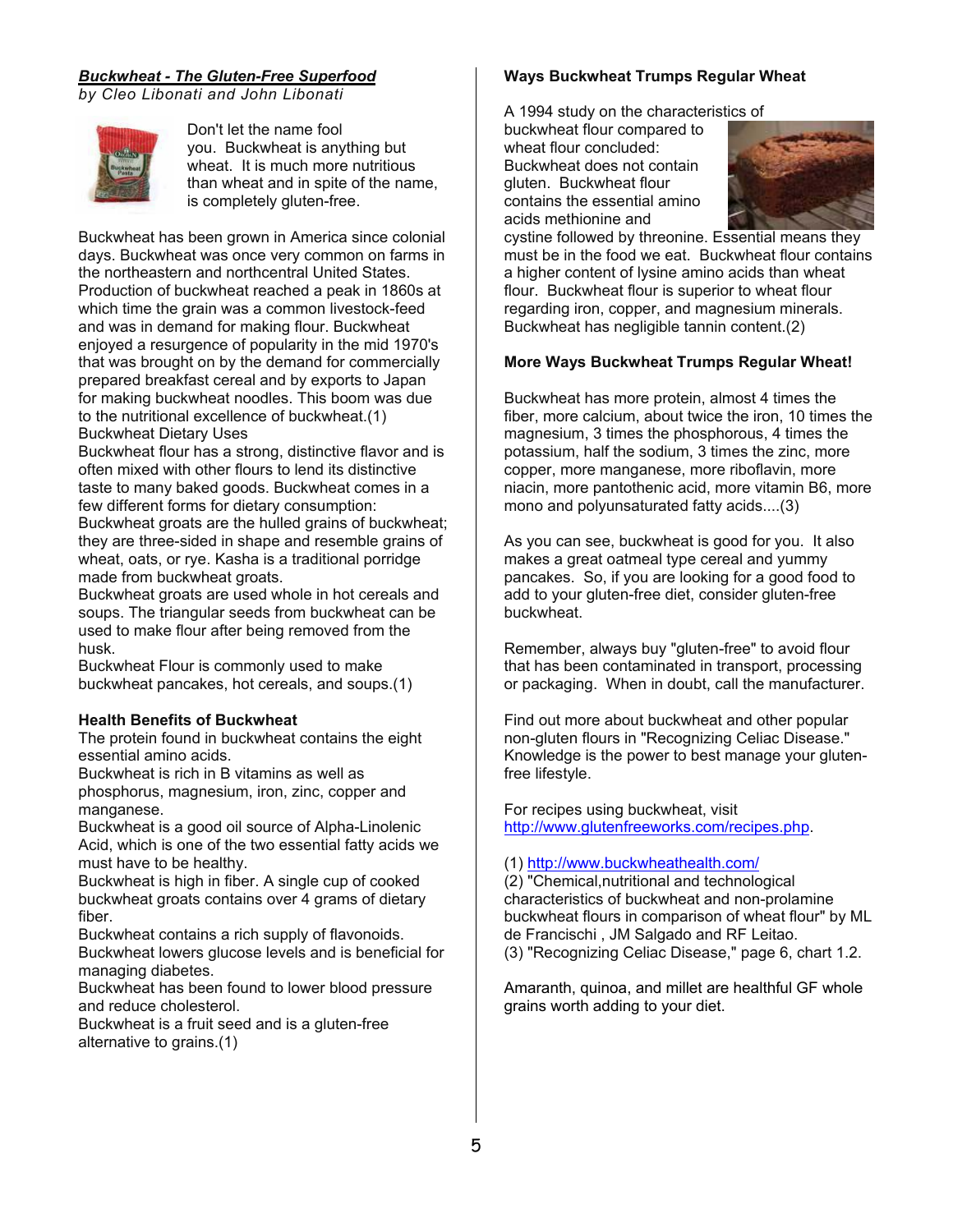# Gluten Alert

The Hain Celestial Group Inc. is recalling certain Ethnic Gourmet and GF frozen foods because they could be contaminated with salmonella. No illnesses have been reported. The recalled items include:



- \* Ethnic Gourmet Chicken Pad Thai 10 ounce;
- \* Ethnic Gourmet Pad Thai with Shrimp 10 ounce;
- \* Ethnic Gourmet Pad Thai with Tofu 10 ounce;
- Gluten Free Cafe Asian Noodles 9.2 ounce:
- \* Trader Ming's Spicy Kung Pao Chicken;
- \* Trader Joe's Vegan Pad Thai with Tofu;

The recalled products were distributed nationally to supermarkets and other food stores and sold in the frozen foods section. For more information, call 800‐ 739‐4838.

**Original PAM®**, **Butter Flavor PAM®**, and **Olive Oil PAM®** do not contain any ingredients derived from wheat products. However, **PAM® for Baking** is *not gluten-free.* It contains real flour, which is derived from wheat. www.pam4you.com.

#### **Voluntary Recall of Glutino Organic Chocolate**

**Peanut Bars:** Due to the expanded Peanut Corporation of America (PCA) recall of last Friday, Glutino is voluntarily recalling its Organic Chocolate Peanut Bars. The recalled Glutino Organic Chocolate Peanut Bars come in 5 oz packages (5 bars per box). The products and lots in question have been tested for salmonella and were NEGATIVE but Glutino is nonetheless voluntarily recalling this product as a precautionary measure.

#### **Gluten Free Every Day Cookbook**



Gluten Free Every Day Cookbook: More Than 100 Easy and Delicious Recipes from the Gluten-Free Chef by Robert M. Landolphi will be available in all major bookstores in May. Rob, a gluten-free chef and graduate of the Johnson & Wales University culinary school, is a

certified culinary arts instructor and culinary operations manager at the University of Connecticut. The dishes in the book are delicious, quick, and easy, offering lots of flavor and not much fuss. Rob offers contemporary recipes for soups, muffins, main courses, sides, cookies, pies, and more, as well as great methods for encrusting and dusting and other tips for a satisfying gluten-free diet.



#### **Classes and Events**

**CD Mini-medical School:** Exempla Lutheran Medical Center

is including a session on celiac disease in their Mini-Medical School program. Their classes

are free and the Celiac session is **March 26th, 7- 8:30pm** with Dr. Robert Dahl as the speaker. For more information or to register, contact the AnswerLine at 303-689-4595.

#### **FREE Posh Pastries Gourmet Bakery 4th annual gluten free tasting event.**

Come and enjoy a large assortment of GF pastries. There will also be pastries available for purchase. **When:** Wednesday April 1<sup>st</sup>, 5:00pm - 7:00pm **Where:** 11449 N. Brownstone Drive, Parker Co 80134

**RSVP:** 303-840-1251 or poshpastries@comcast.net http://www.poshpastriesbakery.com/glutenfreetreats. html

#### **Introduction to the GF Diet and Celiac Disease**

Presented by Diane Moyer, M.S.,R.D.,C.D.E. This 3 hour class offers an introduction to the glutenfree diet and a basic explanation of Celiac Disease: "safe" foods, "unsafe" foods, what to look for on food labels, how to stock your kitchen, eating out and more. Cost is \$45.00 (includes a copy of the Denver Metro *Gluten-Free Products List*). Call 720-560-3734 for more information.

#### **Gluten Free Cooking Workshop**

*Monica Poole Fee: \$60 (hands-on) Monday, March 23 6:30 pm to 9:30 pm*  Avoiding wheat because of gluten intolerance makes shopping, cooking and eating a difficult challenge. Monica Poole, owner of **Deby's Gluten-Free Bakery and Cafe**, has developed a variety of delicious dishes without wheat. Learn the substitutions and techniques for cooking and baking successfully without wheat flour as you turn out some tastetempting treats: Four Bean Chili with Handmade Flour Tortillas; Homemade Linguine with Alfredo Sauce; Orange-Cranberry Muffins; Sugar Cookies; Chocolate Torte. Discount coupons will be available for Deby's Gluten-Free Baking Mixes **Register online: http://www.theseasonedchef.com or call 303.377.3222**

#### **Healthful Gluten Free Living Seminar**

Presented by: Joni Soule, CN Overwhelmed with gluten-free eating? Learn how to live a healthy, gluten-free lifestyle. Saturday, April 4th, 10:00A.M. Parker- Natural Grocers by Vitamin Cottage - 11402 S. Parker Rd., Parker, Colorado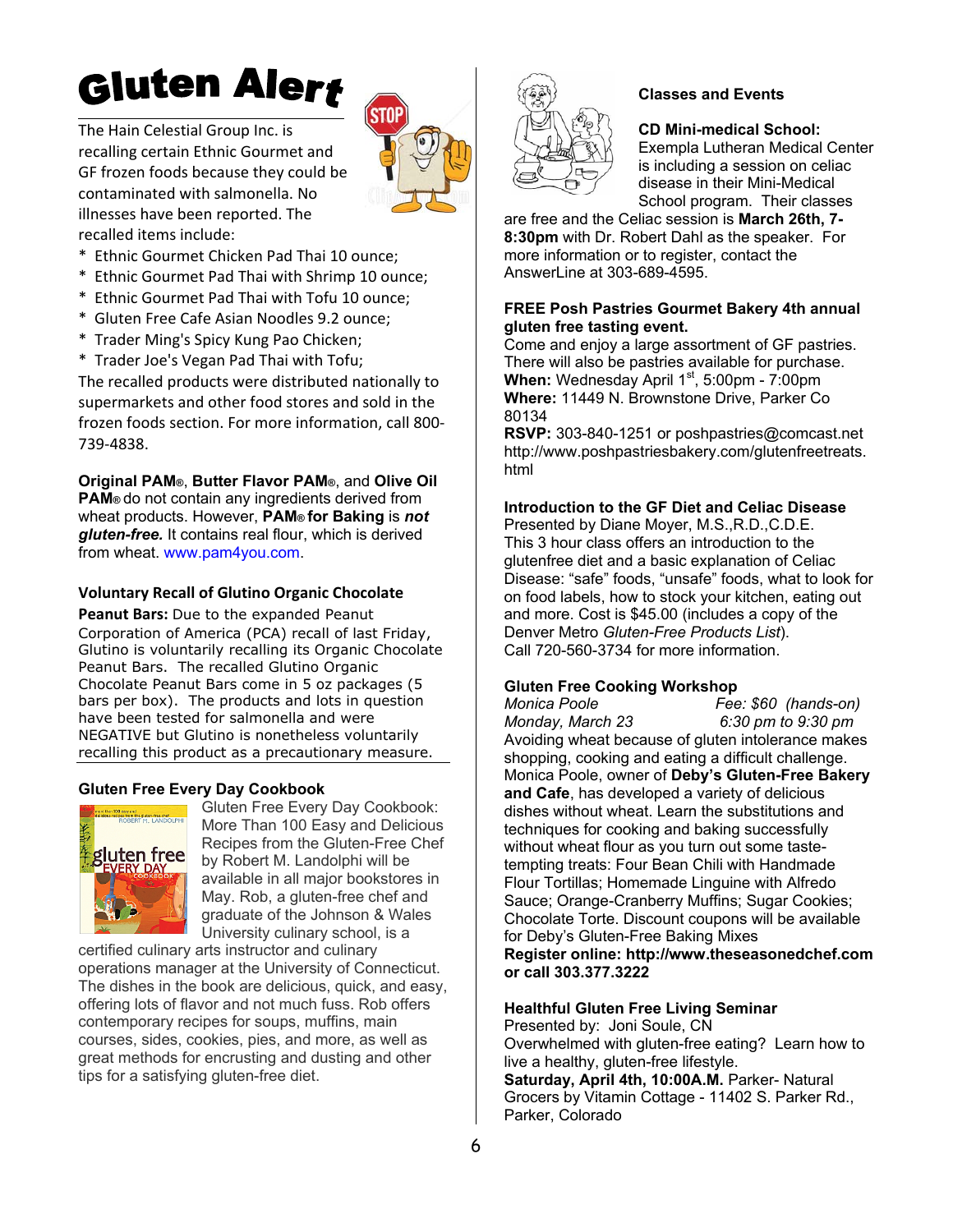# **C ELIACS ONL LINE**

**Celiac teens and tweens:** In a blog, celiac writer, Amy Leger, discusses the results of a small survey of parents of tweens and teens living



with celiac disease. When asked what the biggest challenges for many kids living with celiac disease were, parents of tweens and teens indicated that, 'feeling different' and 'always having activities focused around food' were the two biggest issues for their kids. Kids interaction with other kids living with celiac disease can help. For more information see http://thesavvyceliac.com/2009/02/09/survey-mostdifficult-for-celiac-tweens-teens/

#### **C eliac Friendl ly Summer C Camps**

This gluten free camp is organized by Michigan Capital Celiac/DH Group, Lansing, MI. MCC/DH is working with the YMCA camp to assure the gluten free diet will be strictly followed. At this co-ed camp, you'll stay overnight! There are 10 kids to a cabin, pl laced by age and gender.

D ates: August 16 - 21, 2009 A ges: 7 - 14

Dates: August 16 - 21, 2009<br>Ages: 7 - 14<br>Camp: Manitou-Lin 1095 N. Briggs Rd. Middleville, MI 49333. For more information see

http://www.grymca.org/manitou-lin/ or call 1-888-909-22 267

Hospital Checklist: GIG provides a checklist of things to help a hospital stay go as well as it can for people living with celiac disease.

http://celiacchicks.typepad.com/files/hospital-staysm made-safe.pdf f

The Today Show "your Healthy Family" included a segment on Celiac Disease. http://today.msnbc.msn.com/id/26887140/#29004159

http://www.easytobeglutenfree.com/ is a web site that has many easy GF recipes and nicely organized by specific kind of recipe.

#### **Email Notices from your Chapter**

You may have noticed that the chapter has sent a few emails to you recently with important information such as membership expiration notices, meeting reminders, and other information that would not meet our normal newsletter deadline. We have had many positive comments on the reminders and would like to continue to send these out. We anticipate that there would only be minimal activity and only if it is pertinent and timely. We never sell or give out your email address to anyone other than for chapter bu usiness. **If you would prefer to N NOT receive th hese emails , please se end an ema il to Donna DeVisser at sdevisser@msn.com.** tt angstyeatsrrr

**eaNew** publisher of Gluten Free Works and Recognizing Celiac Disease, was unanimously voted the new President Elect of the Celiac Sprue Association -USA, (CSA). His two year term began January 1, 2009. He will automatically become president when his president elect term ends. CSA-USA is a member-based non-profit organization dedicated to helping individuals with celiac disease and dermatitis herpetiformis worldwide through education, research and support. www.csaceliacs.org **w CSA-USA P President Ele ect** - John Lib onati,

# **Confidenti ality**

The Denver CSA chapter respects your right for privacy. On the membership renewal form, there is a new added section regarding confidentiality. We are requesting your permission to share your information with other celiac members within the organization for offici ial CSA chap ter business. The list will n never be sold or given to anyone for any reason. When you renew your membership, please sign on the line authorizing CSA to share your information as needed. Thank you.

# **Rec ipes from De enver's Best GF Chefs:**

# **Sweetheart Sugar Cookies**

*"Rep printed with pe ermission from Bake e Deliciously! ! Gluten and D mDairy Free by Jean Duane, Alternative Cook k, LLC. www w.alternativeco ook.com"*



Preheat oven to 350 degrees. Wet Ingredients 1/2 cup walnut or sunflower oil 1 cup organic cane sugar 2 tsp p. vanilla 3 eg g whites 1/3 cup rice, nut or seed milk 1/2 cup walnut or sunflower oil<br>1 cup organic cane sugar<br>2 tsp. vanilla<br>3 egg whites<br>1/3 cup rice, nut or seed milk<br>Dry Ingredients<br>1 ¼ cup whole grain sorghum flour

Dry Ingredients

- 
- 1  $\frac{1}{4}$  cup whole grain brown rice flour
- $\frac{1}{2}$  cup cornstarch or sweet rice flour
- 1 tsp. cream of tartar
- 1 tsp p. baking soda 1 tsp. baking soda<br>1 tsp. baking powder
- 
- 2 tsp. xanthan gum
- ½ ts p. salt

1. a separate bowl, whisk dry ingredients together and add to wet ingredients. Mix until incorporated. 2. cookie press or form into balls and flatten. In a stand mixer, combine wet ingredients. In Roll out and cut with cutters, press in a

3. Bake 10 to 12 minutes.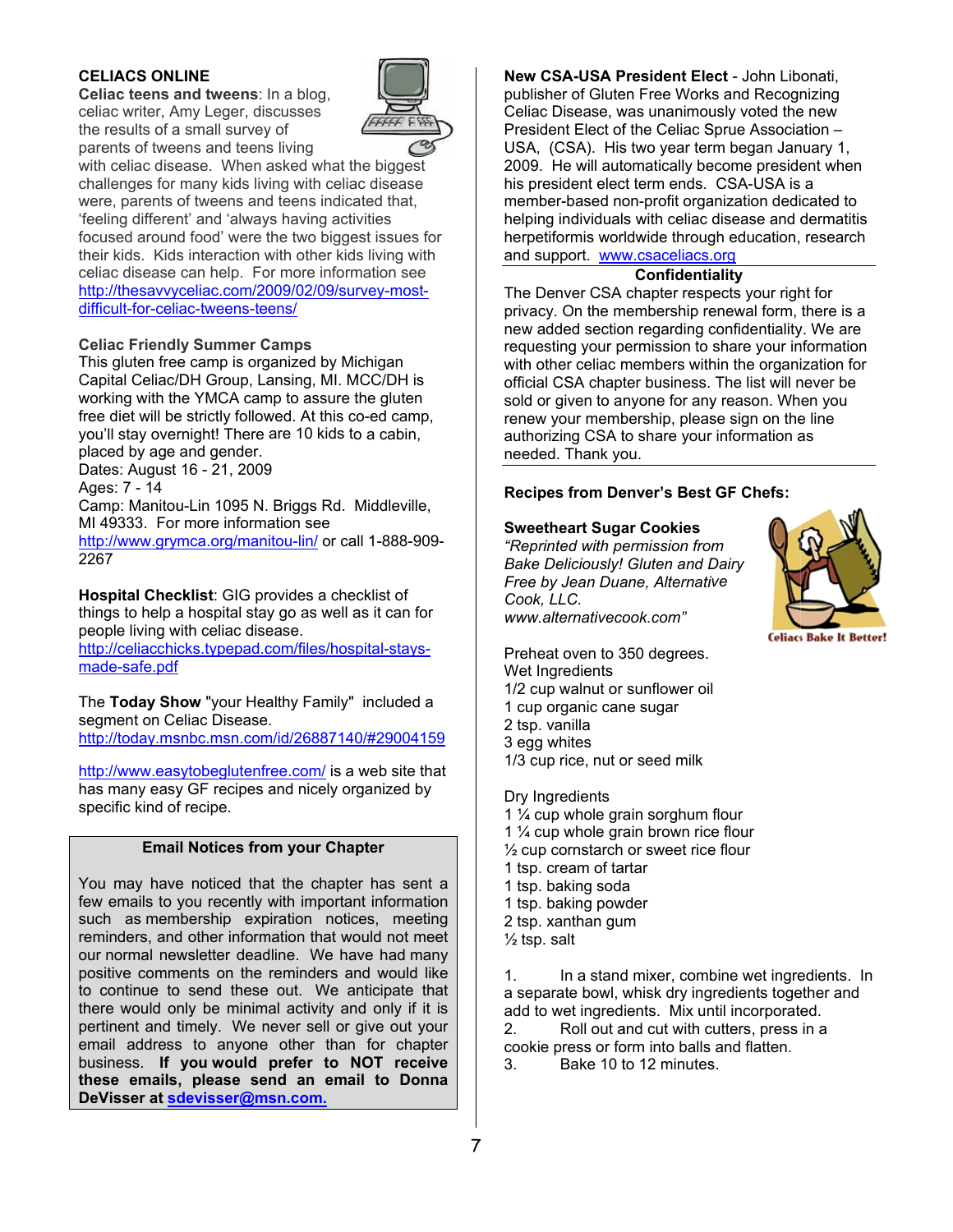# **Pina Colada Crunch Cookie** (yield = 32)

*By Katy Martin on behalf of Suzanne Bowland*  \*\*Variation: Replace butter with Earth Balance or shortening to make it dairy free.

#### **Ingredients:**

2/3 cup chopped pineapple; canned or fresh, well drained—save juice

2/3 cup pineapple puree (from canned pineapple tidbits or crushed)

 $\frac{1}{2}$  cup flaked coconut: sweetened & soaking in pineapple juice (garnish)

1 cup flaked coconut; sweetened, toasted 2/3 cup dry roasted macadamia nuts (pieces or chopped)

½ cup coconut flour

¼ cup sweet white sorghum flour

 $\frac{1}{4}$  cup brown rice flour (whole grain)

¼ cup Expandex modified tapioca starch  $\frac{1}{4}$  tsp. salt

#### **Preparation of Ingredients:**

‐Drain pineapple chunks into a bowl and add ½ cup sweetened flaked coconut

‐Chop some of the pineapple chunks to create 2/3 cups; set aside

‐Puree pineapple to create 2/3 cups; set aside ‐Spread 1 cup sweetened coconut on un‐greased cookie sheet, bake in 350F oven, stirring occasionally, until ledges are lightly golden. Set aside.

‐Chop dry roasted macadamia nuts; set aside.

#### **Method of preparation:**

‐Sift together dry ingredients.

‐Cream together butter and sugars, mix well. Add eggs, vanilla and ginger, mix well.

‐Add ½ of the dry ingredients to the wet, mix well. -Add pineapple puree and then add the remaining dry ingredients: including toasted coconut, macadamia nuts, and chopped pineapple.

-Put dough in refrigerator until firm (20-30 minutes). -Preheat oven to 350F with racks in the center of the oven evenly spaced.

-Scoop firm cookie dough with small scoop and place scoop on parchment paper or silicone mat with 2" apart. Flatten out the dough slightly with fingers until it is approximately 1" thick

-Sprinkle brown sugar over cookie and then create a depression (well) in the center of the cookie big enough for a  $\frac{1}{4}$  tsp of wet pineapple.

-Then sprinkle several strands of the soaked coconut on top—pressing it into the brown sugar.

-Bake at 350F for 10-13 minutes until coconut on top is golden and bottom is golden brown.

-Allow to cool on the cookie sheet, and remove when able to touch with bare hands. Allow to cool completely before packaging.

#### **Waffle Ice Cream Cones**

*Reprinted with permission from 1,000 Gluten-Free Recipes by Carol Fenster (Wiley, 2008)* 

*You can make small waffle cones with a pizzelle iron or large waffle cones with a waffle cone maker.* 

1 3/4 cups Carol's Sorghum Blend (see below) 2 teaspoons baking powder 1/4 teaspoon xanthan gum 1/8 teaspoon salt 3 large eggs 3/4 cup sugar 1/4 cup (1/2 stick) unsalted butter or margarine, melted 1 teaspoon pure vanilla extract or to taste Canola oil for the iron Gluten-free ice cream, sherbet, frozen yogurt, or sorbet of choice

[1] In a small bowl, sift together the sorghum blend, baking powder, xanthan gum, and salt; set aside. [2] In a medium bowl, beat the eggs and sugar with on medium speed until thick and pale yellow, about 30 seconds. On low speed, beat in the melted butter and vanilla and then gradually beat in the flour mixture just until the batter is smooth. [3]Following manufacturer directions, heat the iron and brush with oil, if required. Drop 1 tsp of batter onto each circle on the pizzelle iron for a small cone or 3 tablespoons onto the waffle cone maker for a

larger cone. Gently lower the lid, but don't press it shut. [4] Bake until steam no longer comes out of the iron. Baking times will vary by machine; small cones take 5 to 10 seconds in a pizzelle iron, compared to 60 seconds in the larger waffle cone maker. Often, the first one or two cones will not turn out well; simply discard them. The oil in the batter will season the iron

for successive cones, but brush with oil if necessary to prevent sticking.

[5] Use the tines of a fork to carefully remove cookies from the iron and wrap around a wooden cone or shape by hand into a cone, sealing the bottom shut with your fingers. Stand the cone upright in a drinking glass or wire stand to cool completely. The cones will harden further as they cool. Store, tightly covered, for up to 2 days or in the freezer for up to 1 month. Fill with your choice of ice cream, sherbet, frozen treat and serve. Makes 30 small cones or 10 large cones.

#### **Carol's Sorghum Blend**

1 ½ cups sorghum flour

1 ½ cups potato starch

1 cup tapioca flour

Whisk together and store, tightly covered,in a dark, dry place.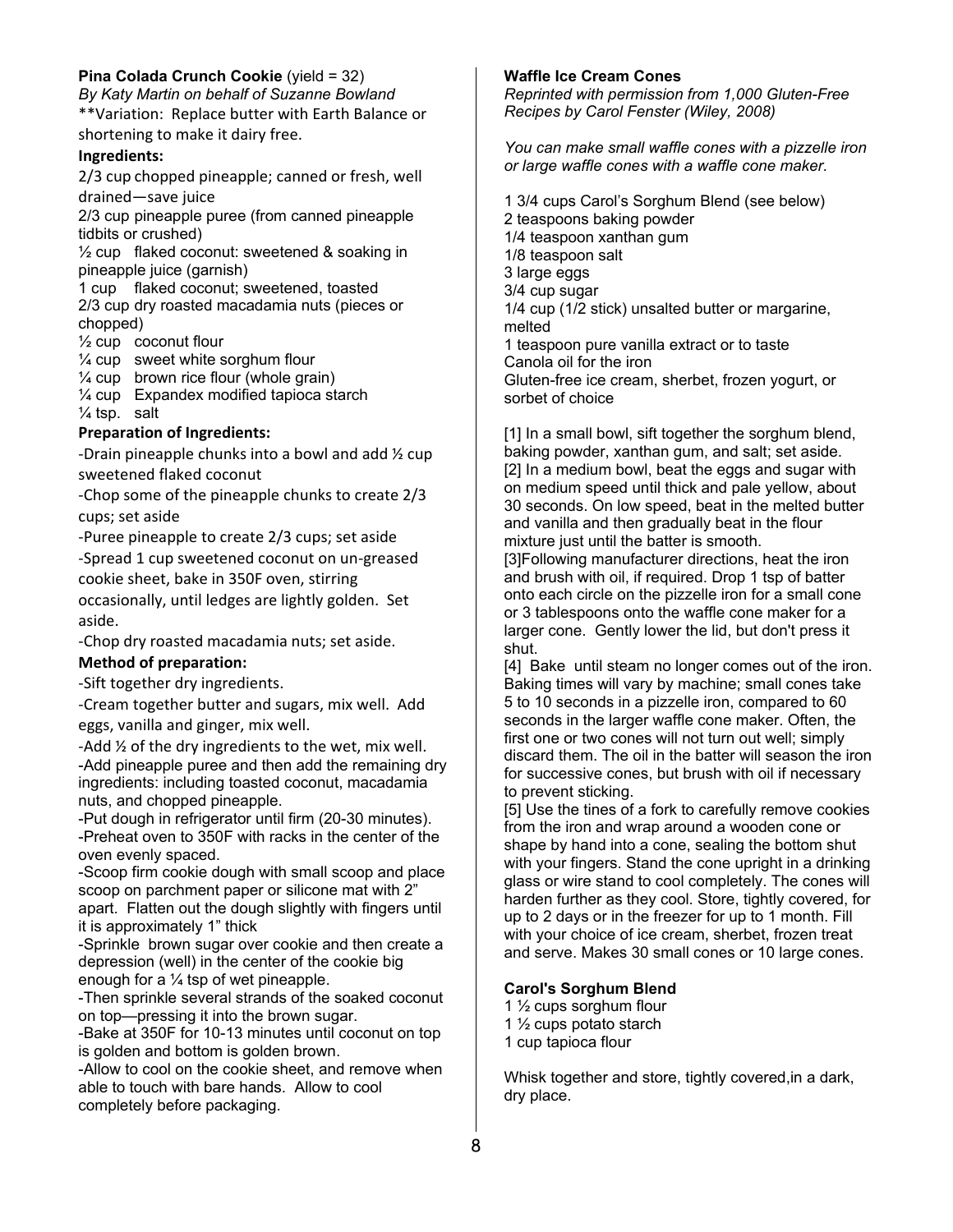#### **Chapter Board Members**

| Karen Cranford, President                                                       | 303 979 8094<br>crankaren@aol.com                   |  |  |  |  |
|---------------------------------------------------------------------------------|-----------------------------------------------------|--|--|--|--|
| Carol Kendall, Co-VP Programs                                                   | 303 470 3261<br>bealsio@q.com                       |  |  |  |  |
| Abbie Keyes, Co-VP Programs                                                     | 303 335 8857<br>yourglutenfreechef@gmail.com        |  |  |  |  |
| Mike Brook, VP Membership                                                       | 303 858 0822<br>mikebrook@aol.com                   |  |  |  |  |
| Kathy Craig, Treasurer                                                          | 303 480 9347<br>kicraig@yahoo.com                   |  |  |  |  |
| Cheryl Lindberg, Secretary                                                      | lindche@gmail.com                                   |  |  |  |  |
| Margo Scharer, Newsletter                                                       | 303 440 5565<br>margo.scharer@yahoo.com             |  |  |  |  |
| Karin Parker, Electronic Communication & Cel-Kids                               | 303 797 4808<br>karinparker@juno.com                |  |  |  |  |
| Jennifer Parker, Cel-Kids                                                       | 303 933 5992<br>jerparker@comcast.net               |  |  |  |  |
| Donna DeVisser, Database                                                        | 303 973 4613<br>sdevisser@msn.com                   |  |  |  |  |
| Joan Van Loozenoord, Librarian                                                  | 303 933 1565<br>jkvanlooz@comcast.net               |  |  |  |  |
| Don Smith, Mail Order Coordinator 303 794 7258<br>donsmith6834@comcast.net      |                                                     |  |  |  |  |
| Arnie Peterson, Web Master                                                      | 303 683 1461<br>csadenver17@yahoo.com               |  |  |  |  |
| Bonnie Atherton, Product List                                                   | 303 756 8970<br>rjath@earthlink.net                 |  |  |  |  |
| Carol Fenster, Media                                                            | 303 741 5408<br>carol@savorypalate.com              |  |  |  |  |
| Diane Moyer, MS, RD, CDE                                                        | 720 560 3734<br>dhmoyer@juno.com                    |  |  |  |  |
| Gina Meagher, Past President                                                    | 303 279 9382<br>gmeagher@q.com                      |  |  |  |  |
| Dr. Robert Dahl, Medical Advisor<br>CEDAR Project, Iman Taki, CEDAR Coordinator | 303 463 3900<br>303 724 7544<br>iman.taki@uchsc.edu |  |  |  |  |



**FAQ**

**Common issues, concerns and questions:** 

**Q.** I am very confused about common ingredients like flavoring and additives and which are GF and which are not.

#### **A. Please always read the label but here are some general guidelines to additives**

1. Caramel flavor and caramel color- in the US, always derived from corn and therefore safe for a gluten-free diet;

2. Modified food starch - can be from corn, tapioca or potato starch as well as wheat, in the U.S. Corn is used most commonly. According to the labeling law, if it is from wheat it must say modified wheat starch. 3. Alcohol and vinegar - To be safe, always check with alcohol and vinegar manufacturers about gluten in the ingredients. Alcohol that is fortified and some flavored alcohol are most likely to have gluten and Malt Vinegar is derived from barley. Other vinegars may have gluten. Balsamic vinegar doesn't contain gluten.

4. Oats –allowed if they are from uncontaminated sources, tolerated by the patient and approved by the patient's doctor. Some patients cannot tolerate oats even if they are gluten-free, so please check with your physician before adding them to your diet. 5. Maltodextrin (except for wheat Maltodextrin, which must be labeled as derived from wheat) is made from corn and is safe for the gluten-free diet.

**Q.** For years, I suffered from migraine headaches. I saw several neurologists, but my intense headaches forced me to take early retirement. In 2002, I went from three headaches a week to almost nonstop. Any ideas on how I can get rid of my headaches?

**A:** You could be checked for celiac disease. Migraine is not often recognized as a symptom of celiac disease, but we have heard from others like you who suffered until they eliminated dietary gluten. Celiac is more common than many physicians realize.

In this condition, sensitivity to gluten (a protein found in wheat, barley and rye) can result in symptoms such as fatigue, anemia, nerve pain, memory loss, osteoporosis, infertility, flatulence, diarrhea and digestive-tract distress. We recently spoke with Peter Green, M.D., director of the Celiac Disease Center at Columbia University. He confirmed that migraines can be a symptom of celiac disease.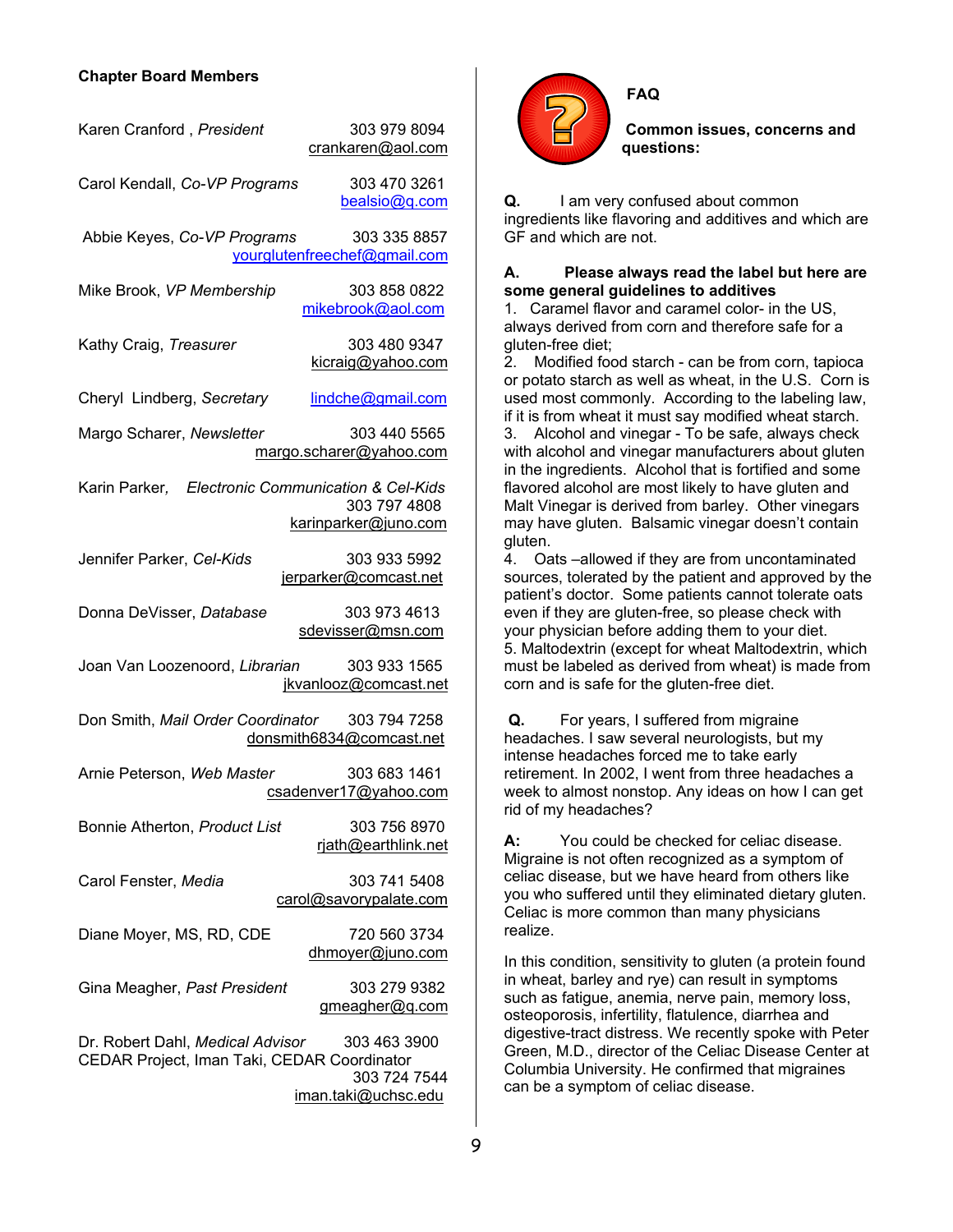#### **Meet Your Neighborhood Celiac Resource Contact** *Updated Aug. 2008*

Below are the resource contacts in eleven neighborhood areas in Metro Denver, as well as resource contacts throughout Colorado. If you have questions or are not sure which area is your neighborhood, please contact Mike Brook, at 303-858- 0822 or email mikebrook@aol.com.

As the neighborhood resource groups have progressed, some areas join together for activities. Flexibility is the keyword, as area needs and/or interests change. The objective in setting up these various areas has been to provide an additional way for celiacs to interact and support each other.

| Any member can attend any huddle/activity they want by calling the huddle's contact. Regardless, the Denver Metro |  |
|-------------------------------------------------------------------------------------------------------------------|--|
| Chapter #17 is the umbrella organization for all of our members wherever they live.                               |  |

| <b>Metro Denver Areas</b>                                                 | Contact                      | Phone        | E-Mail                     |  |  |
|---------------------------------------------------------------------------|------------------------------|--------------|----------------------------|--|--|
| <b>DEN-C: Central Denver City/County</b>                                  | Laura Determan               | 303-757-3982 | lddet@msn.com              |  |  |
|                                                                           | Andrea Loughry               | 303-722-6284 | oppermanda@netzero.net     |  |  |
| <b>DEN-N:</b> Westminster, Commerce City,                                 | Darci Kunard                 | 720-214-3144 | kdarci@yahoo.com           |  |  |
| Brighton, Northglenn, Thornton                                            |                              |              |                            |  |  |
|                                                                           |                              |              |                            |  |  |
| DEN-S: Centennial & Grnwd Vlg. (W/I-                                      | <b>Cathy Curtiss</b>         | 303-771-8029 | cmc1974@msn.com            |  |  |
| 25), Englewood, zips: 80120,-21,-22,                                      |                              |              |                            |  |  |
|                                                                           |                              |              |                            |  |  |
| <b>DEN-W: Lakewood</b>                                                    | <b>Betty Morris</b>          | 303-238-514  | wabe22204@comcast.net      |  |  |
| E: Aurora, zips: 80231 &                                                  |                              |              |                            |  |  |
| 80247                                                                     |                              |              |                            |  |  |
| NW: Arvada, WheatRidge, Zips:                                             | Laura Meek                   | 303-467-0608 | Imbmeek@juno.com           |  |  |
| 80021&80212                                                               |                              |              |                            |  |  |
| S: Highlands Ranch, Lone Tree, Castle                                     | <b>Mary Ann Peterson</b>     | 303-683-1461 | mapete1130@aol.com         |  |  |
| <b>Rock</b>                                                               | <b>Cheryl Borgen</b>         | 303-791-7731 | pricer15@qwest.net         |  |  |
|                                                                           |                              |              |                            |  |  |
| SE: Centennial & Greenwood VIg. (E/I-                                     | Gale McGrevey                | 303-766-7096 | gmcgrevey@att.net          |  |  |
| 25), SE Aurora, Parker, Elizabeth<br>SW: Littleton, Ken Caryl, Roxborough | <b>Joan Van</b>              | 303-933-1565 | jkvanlooz@comcast.net      |  |  |
|                                                                           | <b>Loozenoord Nancy</b>      | 303-973-1279 | n-lindsey@comcast.net      |  |  |
|                                                                           | Lindsey                      |              |                            |  |  |
| W: Golden, Evergreen, Morrison                                            | <b>Beverley Haney</b>        | 303-670-0063 | mrsbevins@q.com            |  |  |
|                                                                           |                              |              |                            |  |  |
| <b>Other Colorado Area Contacts</b>                                       |                              |              |                            |  |  |
| Colorado Springs Area                                                     | Marie Pizzolatto             | 719-572-0548 | celiacfamily@yahoo.com     |  |  |
|                                                                           | <b>Ginger Ludwig</b>         | 719-598-6748 | ginglud@aol.com            |  |  |
| Northern Colorado                                                         |                              |              |                            |  |  |
| Ft. Collins                                                               | <b>Judy Bushnell</b>         | 970-493-9674 | jabms@frii.com             |  |  |
| Berthoud                                                                  | <b>Bill Eyl</b>              | 303-772-3155 | billeyl@yahoo.com          |  |  |
| Loveland                                                                  | Dave Shaw                    | 970-669-4233 | davshaw49@comcast.net      |  |  |
| <b>Greeley</b>                                                            | Mary Grauerholz              | 970-352-6122 | mcholz@aol.com             |  |  |
| <b>Western Colorado</b>                                                   |                              |              |                            |  |  |
| <b>Grand Junction</b>                                                     | Kathye Holland               | 970-255-0511 |                            |  |  |
| <b>Boulder County (CSA Chapter #138)</b>                                  | www.Bouldercountyceliacs.com |              |                            |  |  |
| <b>Boulder</b>                                                            | Barbara Sanford              | 303-499-7259 | barbarasanford@comcast.net |  |  |
| <b>Berthoud</b>                                                           | <b>Bill Eyl</b>              | 303-772-3155 | billeyl@earthlink.net      |  |  |
| Longmont                                                                  | Tiffany Jakubowski           | 303-834-8685 |                            |  |  |
| Lafayette, Louisville                                                     | <b>Beth Macht</b>            | 303-665-7558 | elizabethwm@yahoo.com      |  |  |